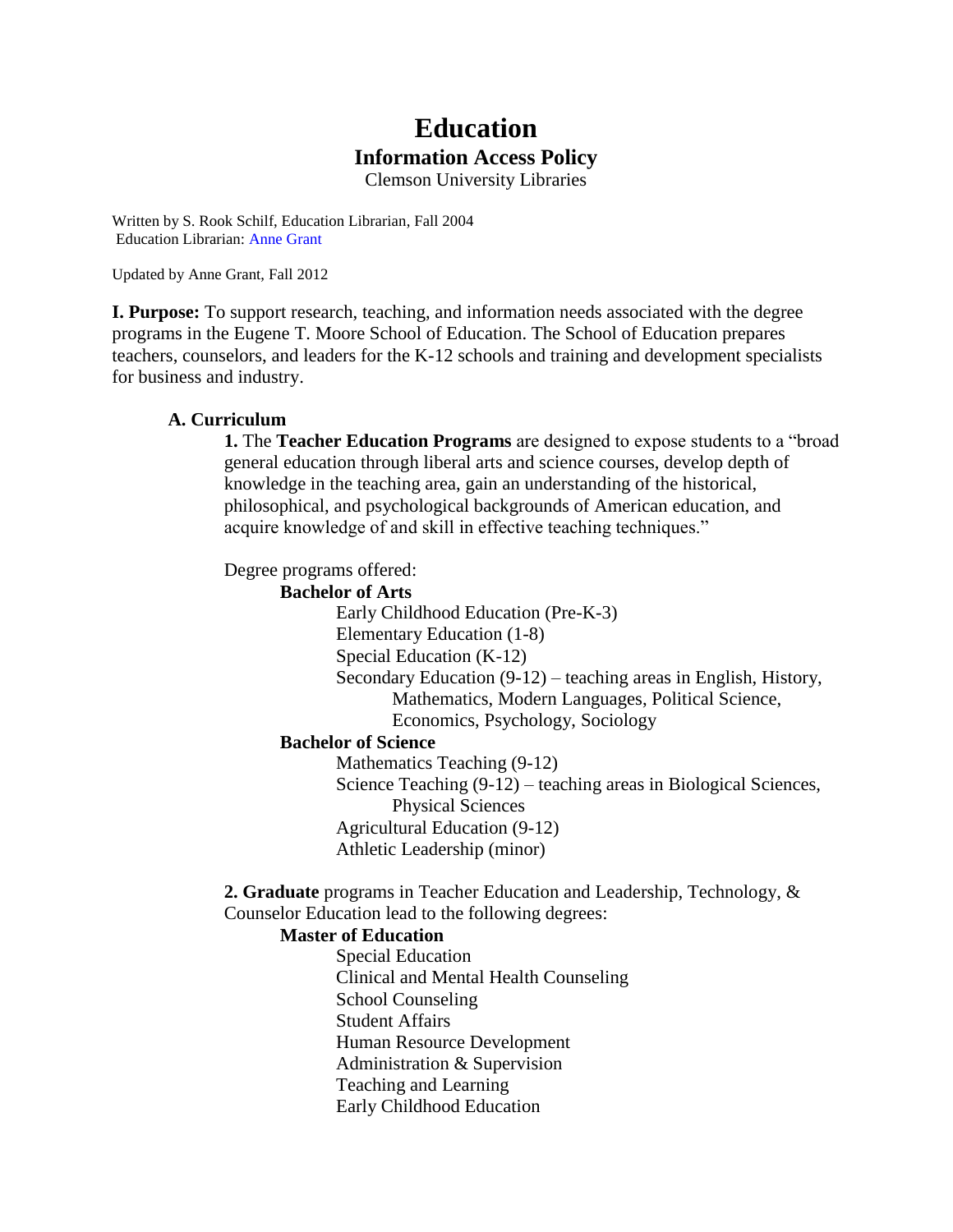Master of Agricultural Education

Educational Specialist: Administration and Supervision

Master of Arts in Teaching (MAT)

Middle Level Education

Secondary Math and Science

# **Doctor of Philosophy**

Curriculum & Instruction Educational Leadership

#### **B. Users**

**1. Primary Users:** Students in the School of Education Undergraduate: 795 Graduate: 650 Faculty: 102

**Total: 1547** (Clemson University Fact Book, Fall 2012)

# **2. Secondary Users:**

Non-education students, both graduate and undergraduate All teaching faculty & staff Consortium patrons: interlibrary loan borrowers, students from schools with reciprocal borrowing agreements Local schoolteachers

Members of the general public with an interest in teaching and education issues.

# **II. Scope of In-House Collection**

The primary Education collection is housed in the R.M. Cooper Library. There is also a smaller collection of materials available in the Tillman Media Center. Materials for the circulating collection in both areas will be evaluated and selected by the Education librarian. The Head of Reference will select materials for the reference collection.

# **A. Format Guidelines**

# **1. Print Sources**

Books and journals will be the formats collected. Books accompanied by computer disks or CD-ROMs may also be selected.

# **2. Electronic Sources**

Electronic sources for Education research will be purchased if funds are available.

# **B. Language Guidelines**

English will be the primary language of material selected.

# **C. Geographical Guidelines**

Primary emphasis is on educational methods and approaches used in the United States.

# **D. Chronological Guidelines**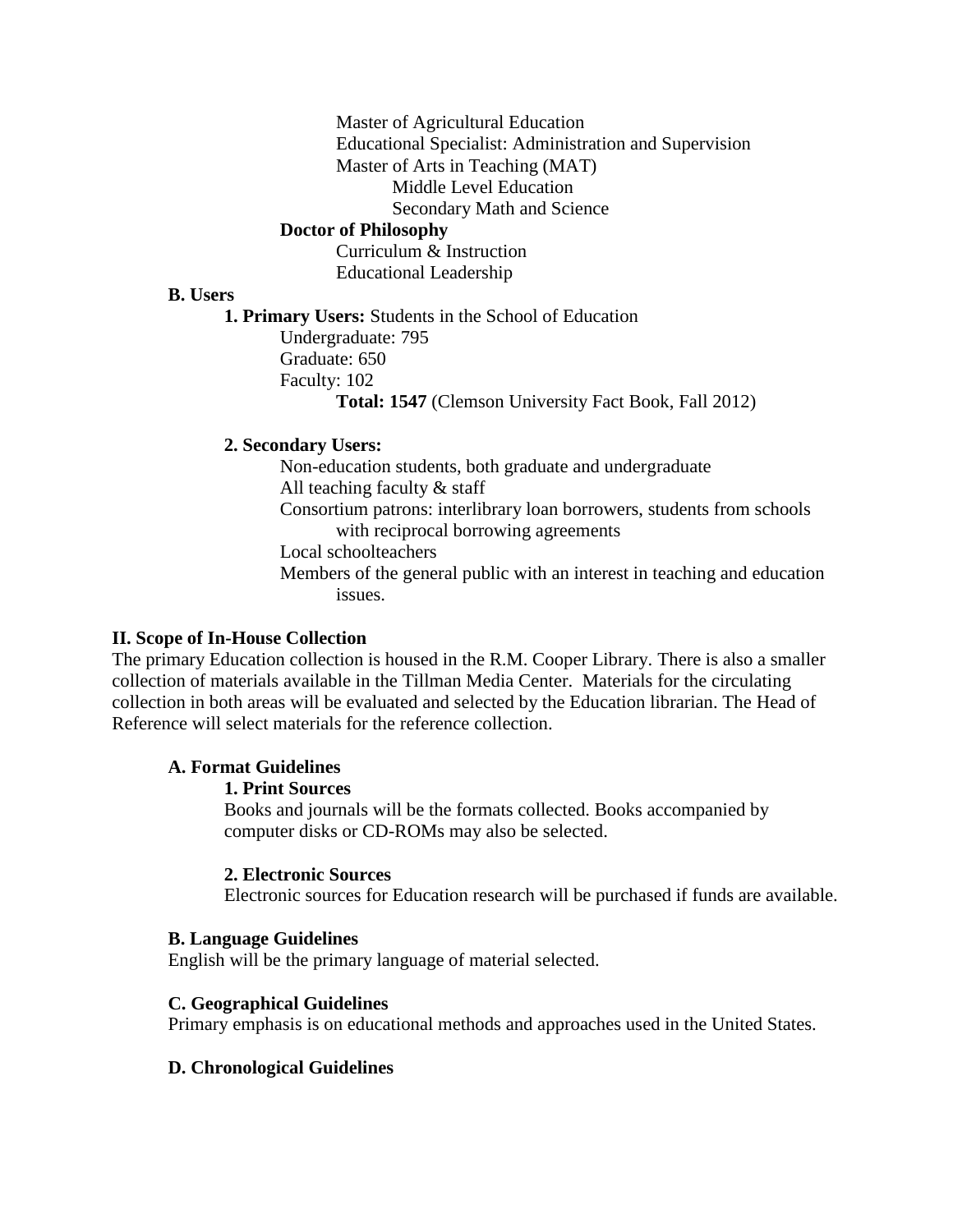Selection will focus on current, up-to-date information. Important new works about the history of education may be selected.

# **E. Publication Date Guidelines**

The selector will purchase books published within the past two years. Exceptions may include books requested by faculty members or books highly recommended in a review source.

# **F. Types of Materials Included in the Collection**

*Almanacs and Yearbooks:* Purchased for the Reference collection.

*Bibliographies:* Narrow subject scope bibliographies will be selected for topics that either do not have a large representation in the collection *or* for topics that have generated a prolific amount of literature.

*Biographies:* Collections of biographical sketches are usually purchased for the Reference collection. The biographies of notable educators may be selected for the general collection.

*Career guidance materials:* Guides for careers in education, counseling, and human resource development and job-seeking books for related fields may be purchased. Directories that list employers and internship possibilities for these fields may also be purchased for the Reference collection.

*Databases:* Electronic databases that can be used to locate journal articles and other publications for education research will be purchased with Online, Reference, and/or Serial funds.

*Dictionaries:* Purchased for the Reference collection.

*Directories:* Purchased for the Reference collection.

*Encyclopedias:* New editions and new titles will be purchased for the Reference collection. Older editions of encyclopedias may be retained in the circulating collection. *Handbooks and Manuals:* Current, authoritative handbooks and manuals may be purchased to support the curriculum.

*Journals:* Every effort will be made to maintain current journal subscriptions and to add new titles as funds allow. Evaluation tools, such as faculty surveys and theses citation analysis, will be used to identify core journals and faculty/graduate student favorites to ensure they remain in the collection.

*Electronic Journals*: If a journal subscription is available in electronic format, the Library will provide access through the Electronic Journals page. New subscriptions will be in electronic form whenever possible.

*Periodical Indexes:* The library retains current subscriptions to the following indexes and abstracts that can be used for education research: Education Index, Physical Education Index, and Social Sciences Index.

*Theses and Dissertations:* The library will retain two copies of all theses and dissertations written for degrees at Clemson University: one copy in Cooper Library, one in Special Collections. Graduate publications from other institutions may be obtained through Interlibrary Loan.

*Juvenile Books:* K-12 books to support courses in children's literature, reading, and elementary education will be selected by the Literature librarian and purchased with the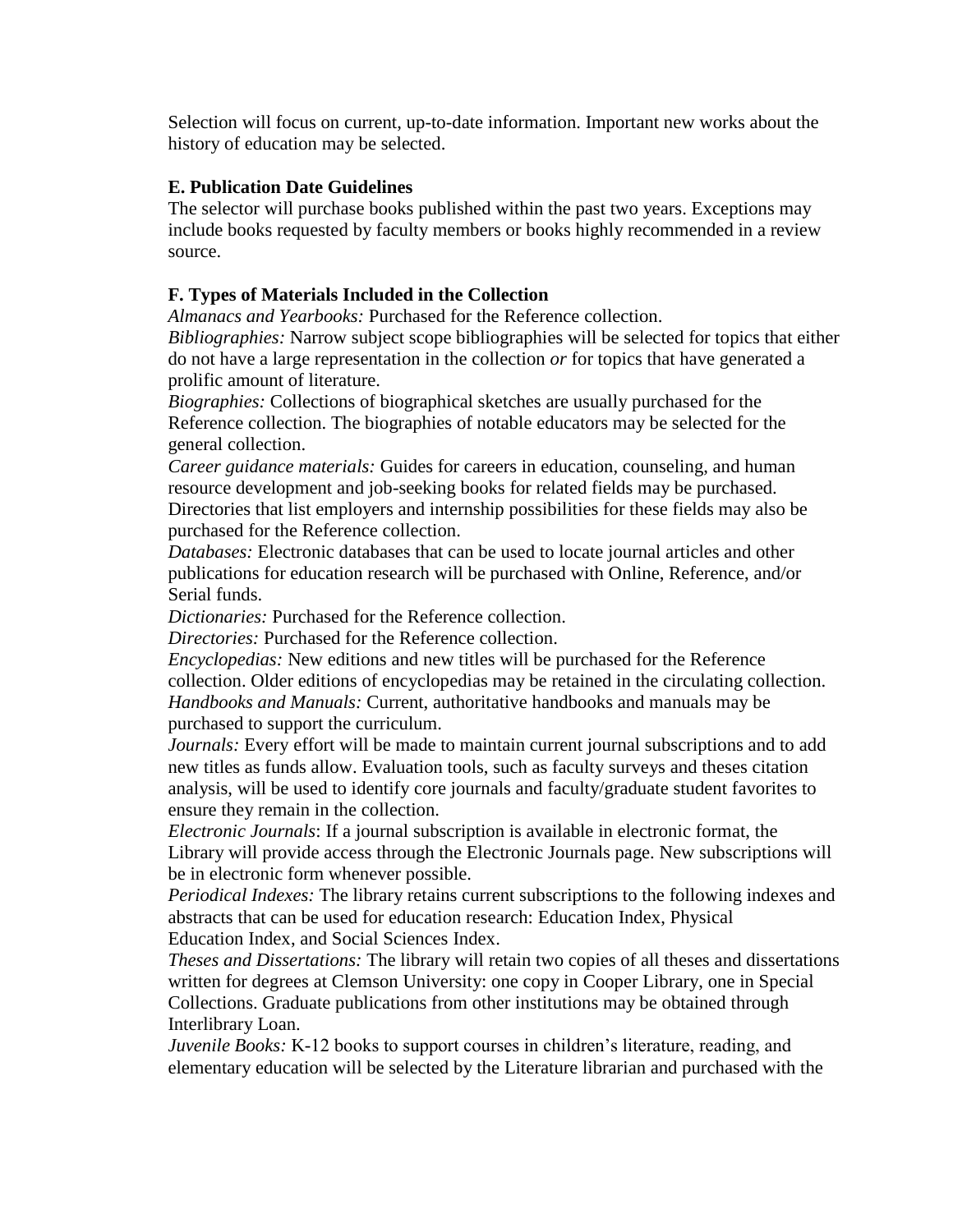Juvenile Fund. Juvenile books requested by Education faculty may be purchased with Education funds if necessary.

#### **G. Types of Materials Excluded**

*Textbooks*: Textbooks used in classes taught at Clemson University will not necessarily be purchased. Other textbooks may occasionally be purchased if they support the curriculum.

*Audiotapes, Videotapes, DVDs:* Will not make an effort to purchase unless specifically requested by a faculty member.

*Curriculum Materials:* Materials such as teacher supplies and curriculum materials to be used during field experiences will be collected for the Tillman Media Center.

#### **H. List of Core Journals\***

Academe American Educational Research Journal American Journal of Education American Journal on Mental Retardation Chronicle of Higher Education Comparative Education Review Early Childhood Research Quarterly Education Educational Administration Quarterly Educational Technology Research & Development Elementary School Journal English Journal Exceptional Children Gifted Child Quarterly Harvard Educational Review HR Magazine Human Resource Management Journal of Adolescent & Adult Literacy Journal of Educational Research Journal of Educational Psychology Journal of Higher Education Journal of Negro Education Language Arts Language Learning Peabody Journal of Education Phi Delta Kappan Reading Teacher Reading Research Quarterly Review of Educational Research Review of Higher Education Science Education Sociology of Education Teachers College Record **Workforce** 

\*Journals selected from Journals of the Century, Tony Stankus, ed. & Journal Citation Reports, 2003 Social Sciences Edition.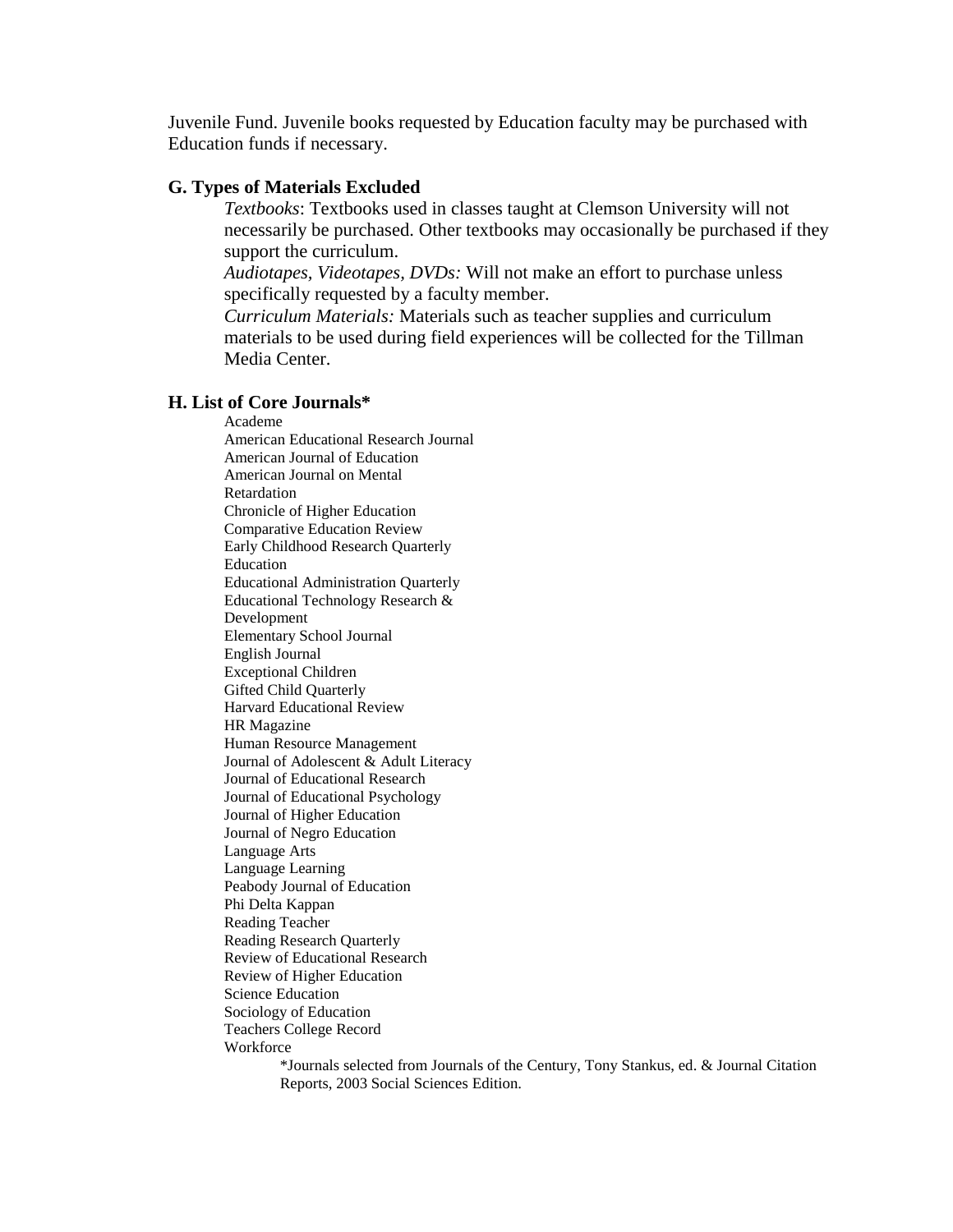# **III. Collection Analysis by Subject**

# **A. Library of Congress Subject Headings and Call Number Ranges Description Call Number** Education (general) L History of Education LA Theory & Practice of Education LB Special Aspects of Education LC Individual Institutions – United States LD Student Fraternities & Societies – U.S. LJ Athletic Leadership Physical Education & Training GV201-555 Sports, Athletes, Physical Education GV706 Coaching GV711 Sport Law KF3989 Educational Law & Legislation KF4118-4248 Human Resource Development HF5549.5

# **B. Level of Collecting**

Books selected for each program should support the level of the curriculum. For example, books purchased for early childhood education should be at the undergraduate level, since there is no graduate program in this area. Elementary education has both undergraduate and masters-level programs, so books selected should be for both levels. Educational Leadership is only offered at the doctoral level, so books should be advanced-academic research level.

# **IV. Access to Information not On-Site**

# **A. Interlibrary Loan**

The primary access for books and journals not owned or accessible by the Libraries will be Interlibrary Loan. This service is free to Clemson University students, faculty, and staff.

# **B. PASCAL Delivers**

This service provides access to books owned by other academic libraries in the state of South Carolina. It is free to Clemson University students, faculty, and staff.

# **C. Commercial Document Suppliers**

Document delivery via commercial document suppliers (such as Ingenta) will be offered free of charge to Clemson University students, faculty or staff if the needed information is not available from interlibrary loan sources.

# **D. Full-text Article Databases**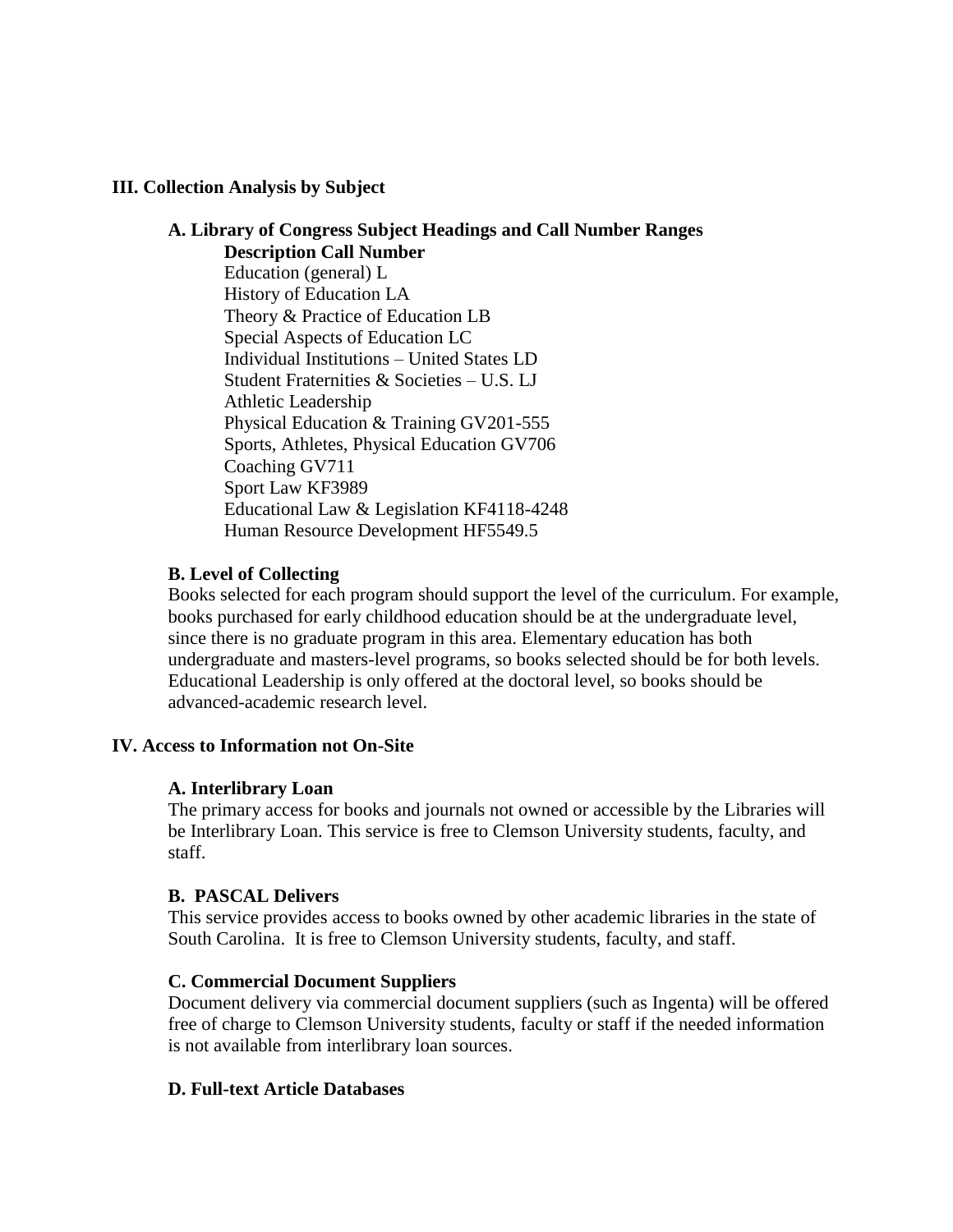Many of the article indexes and databases available through the Library's home page include full-text journal and magazine articles. *Professional Development Collection*  provides full-text access to over 500 education journals, *Expanded Academic* offers selected education journals, and *General Business File* supports HRD research.

#### **E. Web Sites**

There are many excellent resources for education research that can be accessed via the Web. Due to the ephemeral nature of many web sites, a list of sites will not be provided in this document.

#### **V. Monograph Selection Tools**

#### **A. Review Sources**

*Choice ERIC Library Journal* Book reviews in core journals Book reviews in Internet book sites

#### **B. Approval Plans**

Approval plans for notification slips is arranged with Yankee Book Press to ensure arrival/notification of titles that fit the needs of the library's circulating collection. The approval plan will be reviewed yearly.

#### **C. Publisher's Catalogs & Publisher's Web Pages**

Academic Therapy Pubs http://www.academictherapy.com/ American Counseling Assn http://www.counseling.org/ ASCA (counseling) http://www.schoolcounselor.org/ Brunner-Routledge (counseling) http://www.brunner-routledge.com/ Charles C. Thomas http://www.ccthomas.com/ Educational Technology Pubs http://www.bookstoread.com/etp Educators Publishing Service http://www.epsbooks.com/ Heinemann http://www.heinemann.com/ Human Kinetics http://www.humankinetics.com/ International Reading Assn http://www.reading.org/ Walch Pub http://www.walch.com/ Wiley http://www.wiley.com/ Jossey Bass http://www.josseybass.com/ Erlbaum http://www.erlbaum.com/ NAEYC http://www.naeyc.org/ NCTE (English) http://www.ncte.org/ NCTM (Math) http://www.nctm.org/ NSTA (Science) http://www.nsta.org/ Anker Pub http://www.ankerpub.com/ Prentice Hall http://www.prenhall.com/ Pro-Ed http://www.proedinc.com/ Research Press http://www.researchpress.com/ Routledge http://www.routledge-ny.com/ Sage http://www.sagepub.com/ ASTD (training) http://www.astd.org/astd SHRM<http://www.shrm.org/>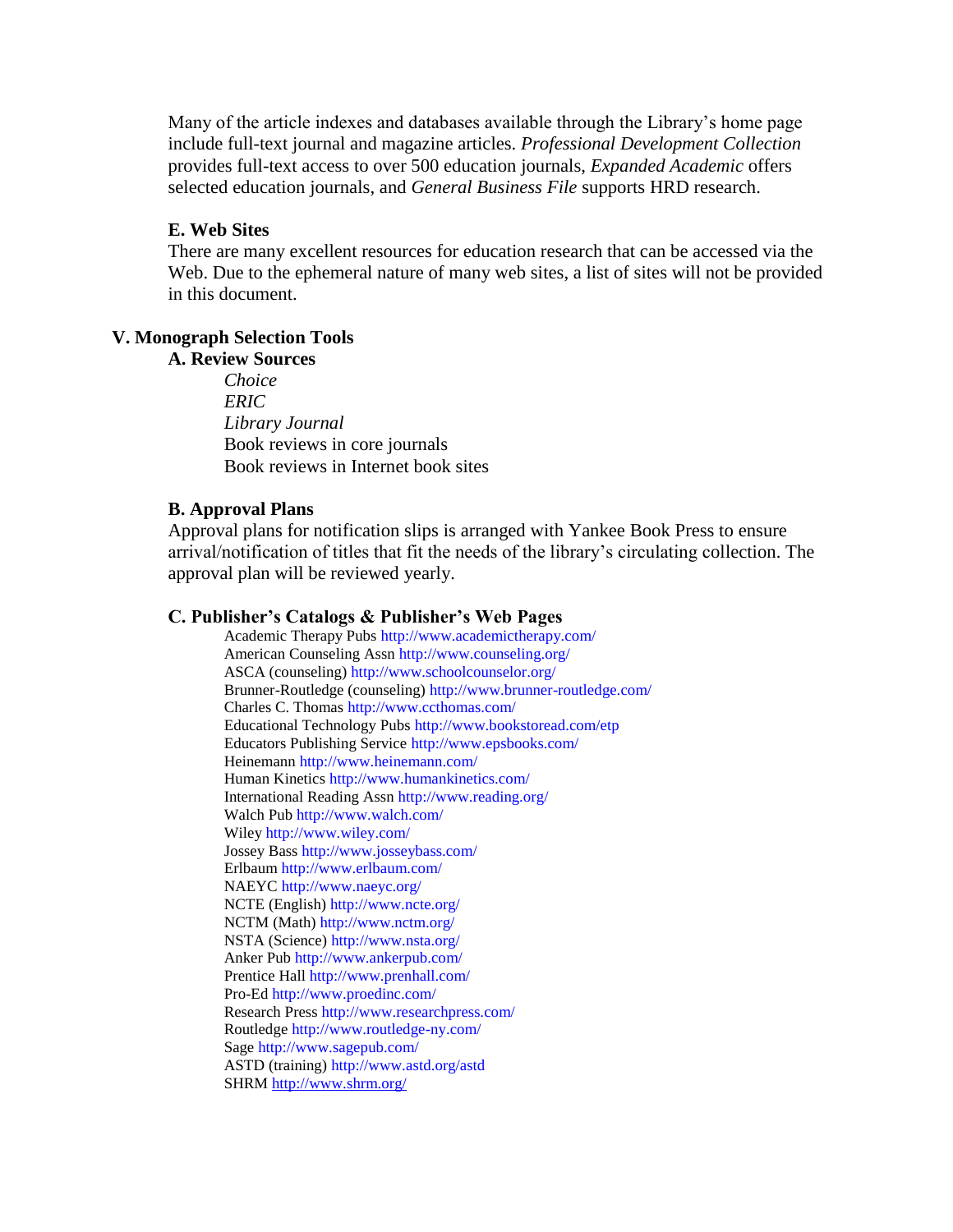# **D. Faculty / Staff / Student Requests**

Book, video/dvd, and journal requests received by School of Education faculty members will be given first priority. Graduate and undergraduate students are also encouraged to submit book order requests.

# **E. Deselection (Weeding) Guidelines**

Materials will be considered for removal from the collection or to be sent to our remote storage facility if they:

- $\blacksquare$  are in such bad condition that they cannot be repaired
- $\blacksquare$  are duplicate copies of books that have not circulated in the last 10 years
- are serials (journals) that ceased publication prior to 1970 and have not circulated in over ten years may be evaluated for removal from the collection or for remote storage facilities
- have been superseded by more current editions, contain similar information, are not seminal works or rare editions, and have not circulated in last 10 years
- have a publication date that is older than 20 years and have not circulated in the past 10 years (exceptions will be made for seminal works)
- are in a format that is unusable for patrons
- are serials (journals) that are now available from reliable online vendors

# **VI. Evaluation Tools**

- **A. Collection Circulation Reports**
- **B.** *Journal Citation Reports* **of the Social Sciences Citation Index**
- **C.** *Books for College Libraries*
- **D. Faculty Teaching & Research Interests**

# **VII. Collection Assessment & Planning**

# **A. Qualitative Measures**

# **1. Bibliographies**

Comparison of our holdings with standard bibliographies, such as *Books for College Libraries*, ACRL lists for special topics, and *Choice* magazine's "outstanding academic books of the year" list.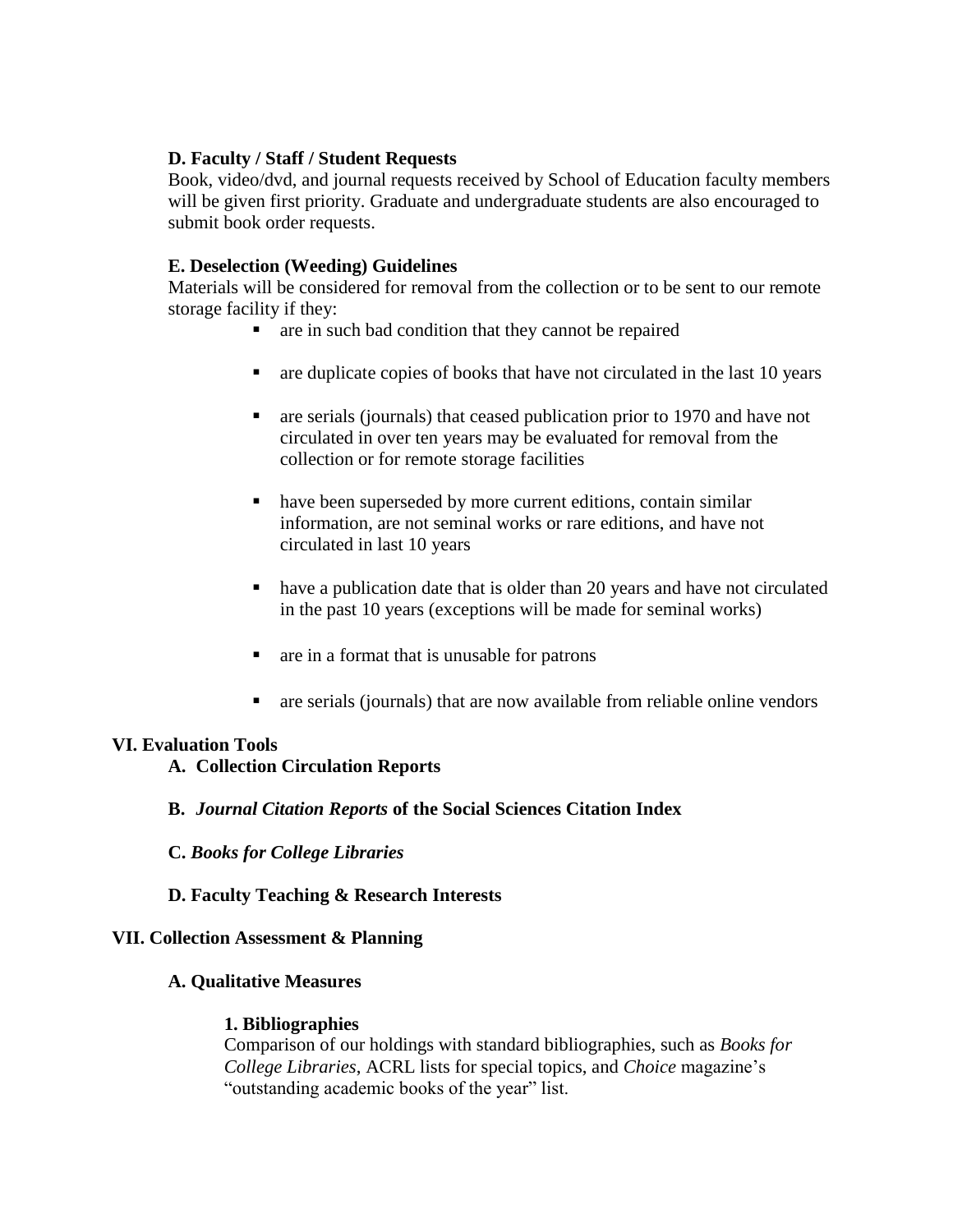#### **2. Clemson Benchmark Institutions**

Auburn Purdue Georgia Tech Texas A&M Iowa State University of California at Davis Michigan State Virginia Tech North Carolina State

#### **3. User Surveys**

Surveys should be conducted to determine how Education students and faculty perceive the collection. What do they feel is weak and what is strong about the collection? Surveys could also be used to find out what resources/services users would like added and if there are any they could do without.

#### **B. Quantitative Measures**

**1. Interlibrary Loan Statistics** Data from 1/1/2009 – 2/1/2011

#### **Article requests:**

Faculty/Staff: 92 Graduate Students: 21 Undergraduate Students: 0 **Total articles requested: 113**

Journals requested more than 5 times/year through ILL: *Journal of College Student Retention International Journal of Science Education Educational Policy Educational Management, Administration, and Leadership*

#### **2. Circulation Statistics**

Most areas of the primary education collection consistently circulate. While scanning circulation data, it is difficult to identify an area of the teaching and practice of education collection (LB) that does NOT circulate. Listed below are a few of the subject areas that have high levels of circulation (50 or above) over the past 3 years (2000 – 2003).

#### **Call Number Subject**

LB1025.3 Teacher effectiveness LB1027.5 School counseling LB1028 Educational research